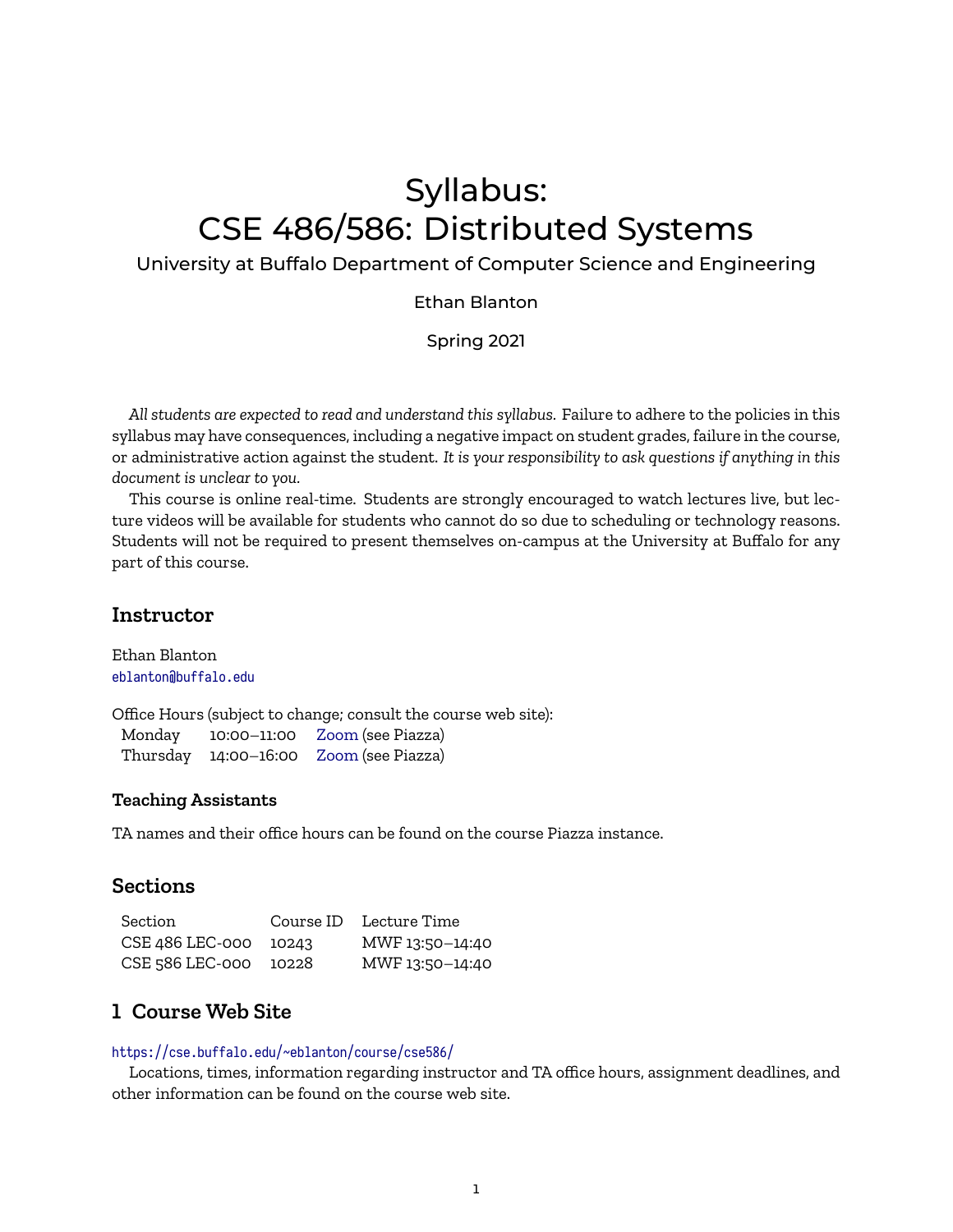# **2 Lectures**

Lectures will be delivered online via YouTube Live (or another platform if circumstances require). Instructions for accessing the lectures will be provided on the course Piazza instance. Lecture recordings will be available for asynchronous viewing, but live viewing is strongly encouraged. Students are expected to keep up with lectures, and view them as close to real-time as is practical.

Lecture times are not scheduled by the course instructor and may be changed by the University for various reasons. Check HUB for the most recent information.

# **3 Course Description**

CSE 486/586 is a 3 credit course.

CSE 486: Addresses some of the fundamental challenges in the design, implementation and deployment of large-scale distributed systems. Concepts covered include concurrency, synchronization, connection establishment, event handling, inter process communication, storage management, and service registration, discovery, and lookup. Also covers issues related to distributed objects such as life cycle management, mobility, security, naming, location, evolution, and autonomy. Analyses *[sic]* and implements possible solutions using objects, processes, services, components and frameworks. Offered irregularly.

CSE 586: This course addresses some of the fundamental challenges in the design, implementation and deployment of large scale distributed systems including connection establishment, event handling, interprocess communication, storage management, static and dynamic component configuration, concurrency and synchronization. It will also cover issues related to distributed objects such as mobility, security, naming, location, evolution, autonomy and negotiations. Possible solutions will be analyzed and expressed using objects, processes, services, components and frameworks at various levels of granularity. This course focuses on practical solutions using the latest server-side and middleware technology.

# **4 Course Materials**

Lecture slides will be provided electronically throughout the course of the semester.

Various readings from external sources may be assigned, in which case they will be provided or available through University resources (*e.g.*, the library or periodical subscriptions).

References to materials not required or assigned may be made, and students are encouraged to follow up on these references, but this will not be required for successful completion of the course.

# **5 Communication**

All electronic communication from students to course staff regarding this course must occur in one of two ways:

- Email using your *official UB email account*, or
- Messages on the course Piazza instance.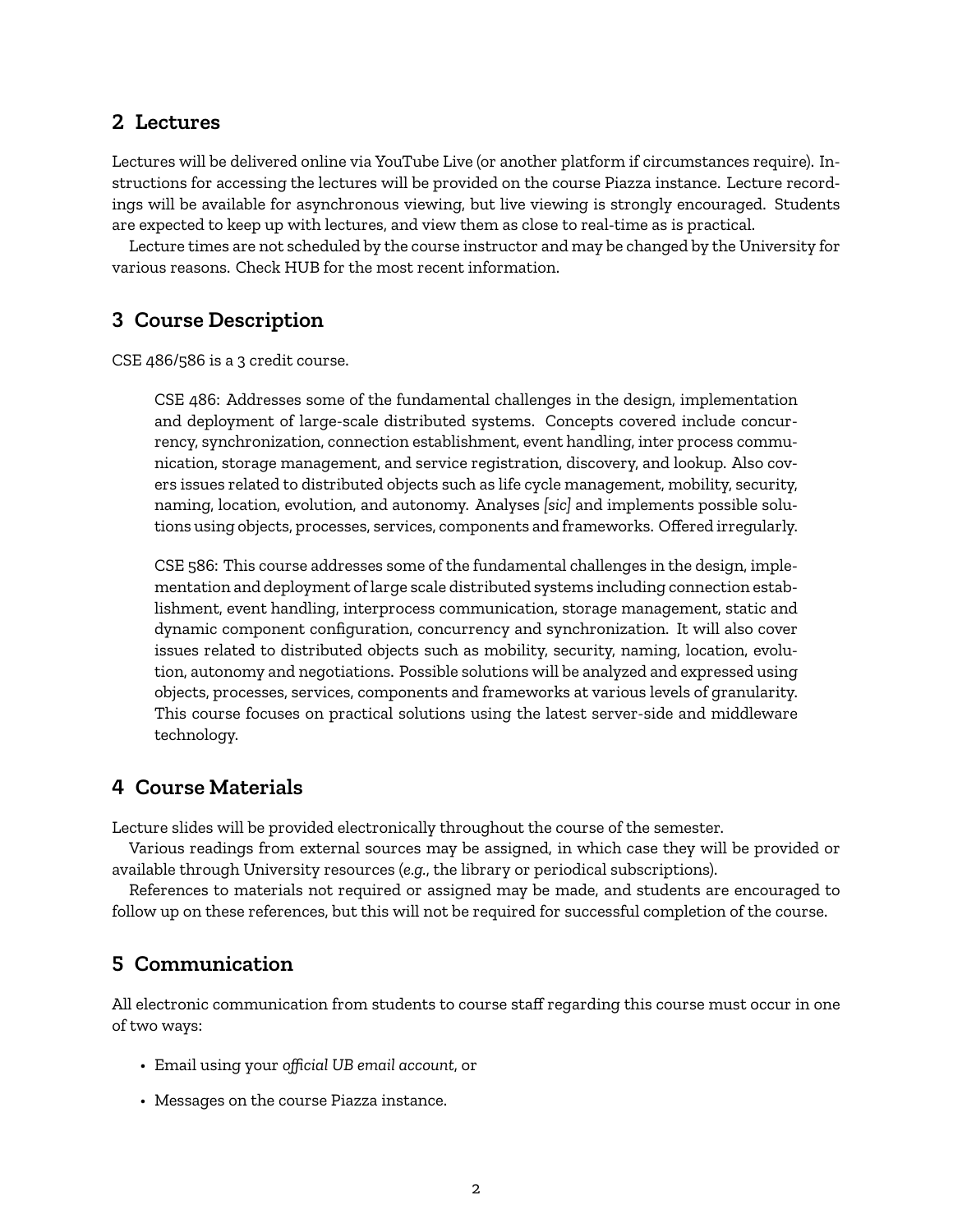For topics of a sensitive nature, please email the course instructor directly from your Universitysupplied email address. Emails from non-University addresses will be disregarded due to privacy concerns and FERPA regulation. For all other contacts, please do **NOT** email the course instructor directly; instead, make a private or public post to Piazza, as appropriate. Private posts of non-sensitive nature should be sent to *all course staff*. This will ensure the most timely possible response.

Students are expected to monitor the course Piazza instance routinely, as important course announcements will be posted to Piazza. Schedule changes, assignment handouts, homeworks, required readings, and other materials may be posted to Piazza, and it is the student's responsibility to keep track of these things. Failure to read Piazza messages will not be accepted as an excuse for missed projects, exams, or other course requirements.

Students will be added to the Piazza instance by the course instructor. If you are not, please contact the instructor by email to rectify this.

### **6 Prerequisites**

All students registered for CSE 486/586 are expected to have significant programming experience (equivalent to a UB undergraduate of upper class standing), a basic understanding of computer networks and operating systems, and an understanding of concurrency issues in multi-threaded programs. Students of both CSE 486 and CSE 586 should use the official CSE 486 prerequisites as a guideline for understanding their expected background.

Students have experience with or be able to pick up the Go programming language ([https://golang.](https://golang.org/) [org/](https://golang.org/)) in order to complete course projects. A detailed treatment of Go will not be provided as part of the course material.

**CSE 486:** CSE 220 and CSE 250; Approved Computer Science, Computer Engineering, Bioinformatics/CS Majors Only. Students must complete a mandatory advisement session with their faculty advisor.

#### **7 Course Requirements**

The following items are required of every student, and failure to complete them may affect student grades as described in Section [9,](#page-5-0) *Grading Policy*, below.

#### **7.1 Lecture and Presentations**

Students must watch every lecture and any pre-recorded videos containing course content that may be released from time to time.

It will be assumed that students are familiar with all material presented in class, and any material presented in lecture or course videos may appear on any test, quiz, homework assignment, or other evaluation. *Attendance and attention to lecture and course videos are critical to success in this course.*

#### **7.2 Assignments**

Several programming assignments will be required of all students. Programming assignments are intended to improve student understanding of the course material as well as demonstrate student mastery of certain core concepts.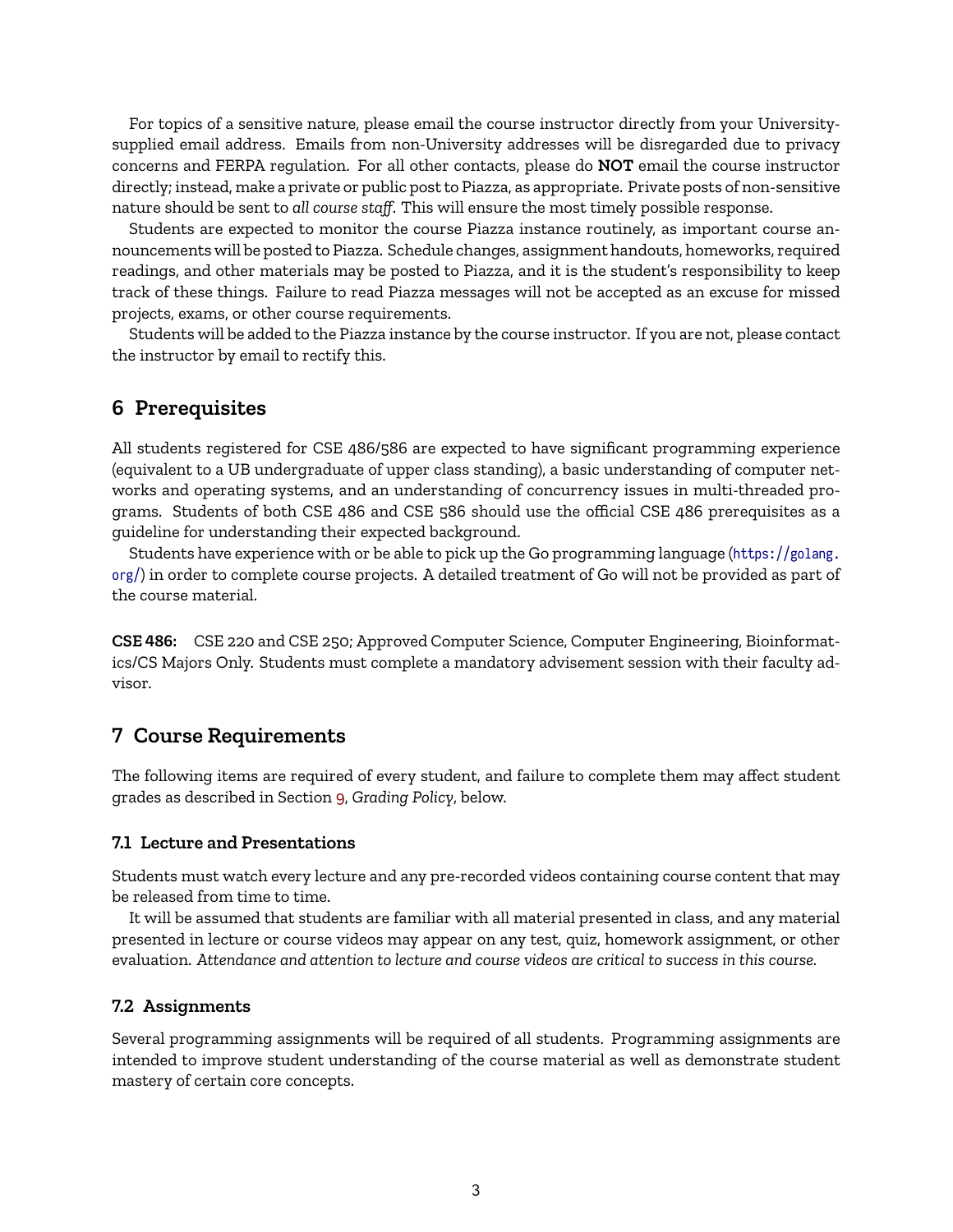Programming assignments, unless otherwise explicitly specified, are *individual activities*, and collaboration between students to complete any such assignment is a violation of the course academic integrity policy.

Written homework may be assigned, and students are expected to complete any such assignments in a timely fashion, although they will not be graded. These written assignments are intended to allow students to self-evaluate their level of preparedness and mastery of the course material, and students are encouraged to seek assistance from the instructor, teaching assistants, or each other in understanding and completing written assignments.

#### **7.3 Readings**

Readings will be assigned regularly, and students are expected to complete these readings in a timely fashion (no later than one week after they are assigned). Readings are selected to improve student understanding of the course material and/or present auxiliary material that the instructor believes is relevant and important. Material from readings may appear directly or indirectly in assignments, on quizzes, or on exams.

#### **7.4 Tests and Quizzes**

A quiz evaluating students' understanding of the University and Department academic integrity policies must be completed by all students, and all students must achieve 100% accuracy on this quiz.

Quizzes may be introduced at any time by the instructor, covering any material previously covered in lectures, readings, or written homework assignments. These quizzes may or may not be announced in advance. (In particular, "pop quizzes" may be utilized to evaluate student attendance, engagement, and present understanding of course material.)

There will be one midterm and one final exam. The midterm exam will cover all material presented in the course to date, including (but not limited to): lectures, programming assignments, written homework assignments, and assigned readings. The (cumulative) final exam will cover all material covered in the course for the duration of the semester, including (but not limited to): lectures, programming assignments, written homework assignments, and assigned readings.

#### **7.5 Submission Policy**

Programming assignments will be assigned with a deadline. All assignments are to be submitted by this deadline. In the event of any ambiguity in the deadline, times are assumed to be in the *current local time zone of the University*. Penalties for missing this deadline are as follows.

- Projects submitted before the deadline will incur no penalty.
- Projects submitted after the deadline, but within 24 hours of the deadline (excluding Saturday, Sunday, and University holidays) will incur a 20% penalty.
- Projects submitted more than 24 hours after the deadline as described above will not be accepted and will receive no credit.

Neither the instructor nor the teaching assistants will provide assistance for programming assignments after the assigned deadline.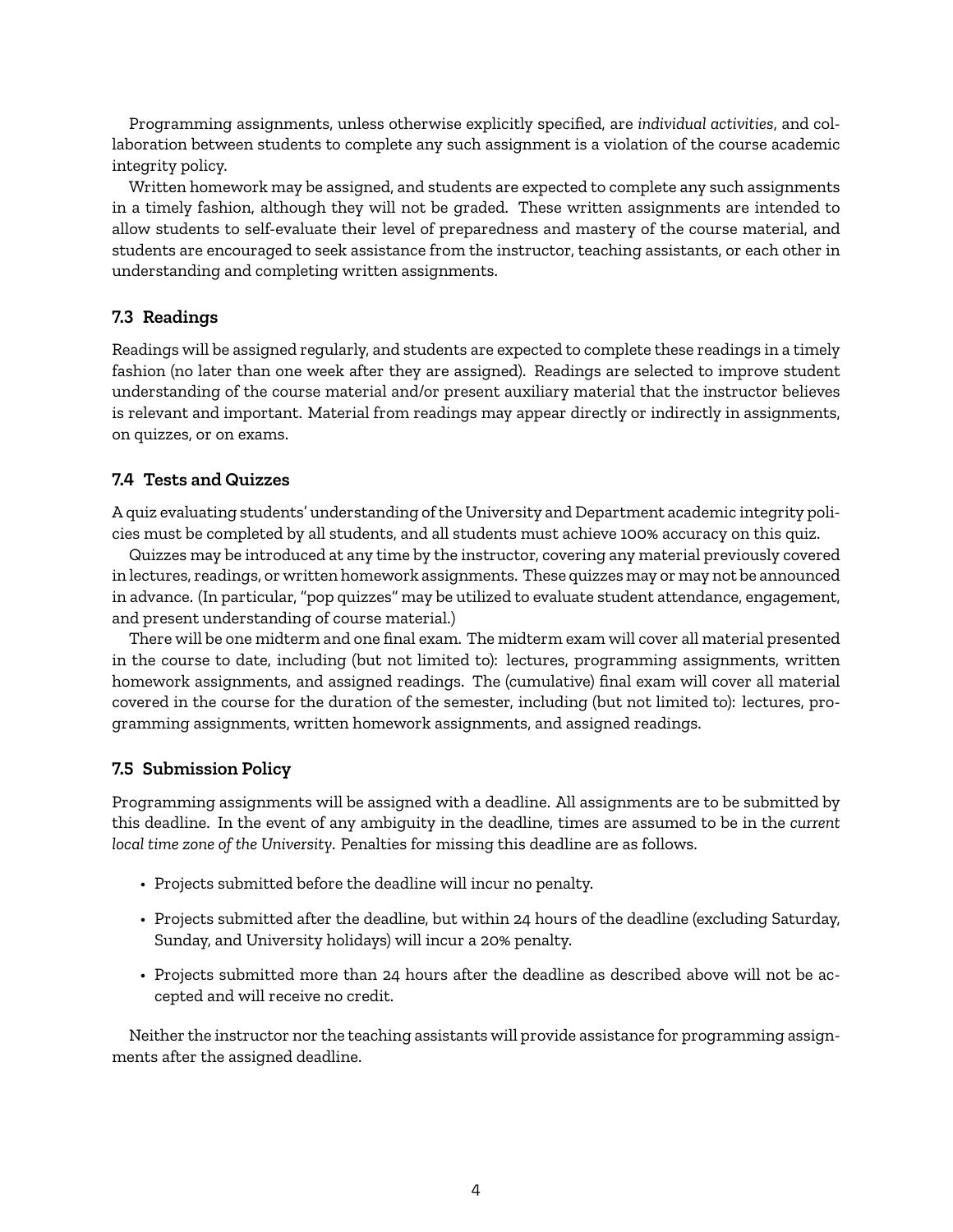### <span id="page-4-0"></span>**7.6 Programming Assignment Re-grading Policy**

If you believe that a programming assignment has been graded incorrectly, you may submit it for re-grading. A request for a re-grade must be submitted within one calendar week of receiving the grade for a project, and must include:

- The original score achieved on the assignment
- A description of the specific error in grading that is being contested
- Relevant code demonstrating the submitted code's correctness or the grading script's incorrectness, if available

Re-grading of programming assignments is intended *only* to address errors in grading. No grades will be improved for any other reason, although they may be reduced; in particular, note that *your grade on any part of the assignment, not just the portion being re-graded, may be reduced* if re-grading discovers additional errors. This includes automated evaluations that passed because they did not trigger bugs that were discovered in manual evaluation for the re-grade, or bugs that show up only intermittently that happen to be encountered on the re-grade.

## <span id="page-4-1"></span>**7.7 Exam and Quiz Re-grading Policy**

If you believe that an exam or quiz has been graded incorrectly, you may submit it for re-grading. A request for a re-grade must be submitted within one calendar week of the exam or quiz being returned to you, must be submitted in writing (email is acceptable) to the instructor, and must include:

- The original, unmodified, exam or quiz answer
- A clear statement of the error

Re-grading of exams and quizzes is intended *only* to address errors in grading. No grades will be improved for any other reason, although they may be reduced if *errors are found in any portion of the assignment, not just the portion being re-graded.* Using re-grading as a bargaining tool to increase your score is likely to result in a lower grade, as the exam will be scrutinized in detail for errors that may have been missed the first time.

## **7.8 Make-up Policy**

No deadline extensions or make-up work will be permitted except for approved University absences. Please see [the University attendance policy](https://catalog.buffalo.edu/policies/attendance.html) for more information.

No make-up exams will be given whatsoever except for **documented extreme circumstances**. *24 hours of advance notice via e-mail must be provided if at all possible* before missing an exam session. If advance notice is not possible, documentation supporting this must be provided. Absence from an exam session due to illness **must** be supported by a note from a physician specifying that the student was too ill and/or contagious to attend on the exam date.

*You are responsible for remembering and attending exam sessions.* Please use extra assistance to remind yourself if necessary.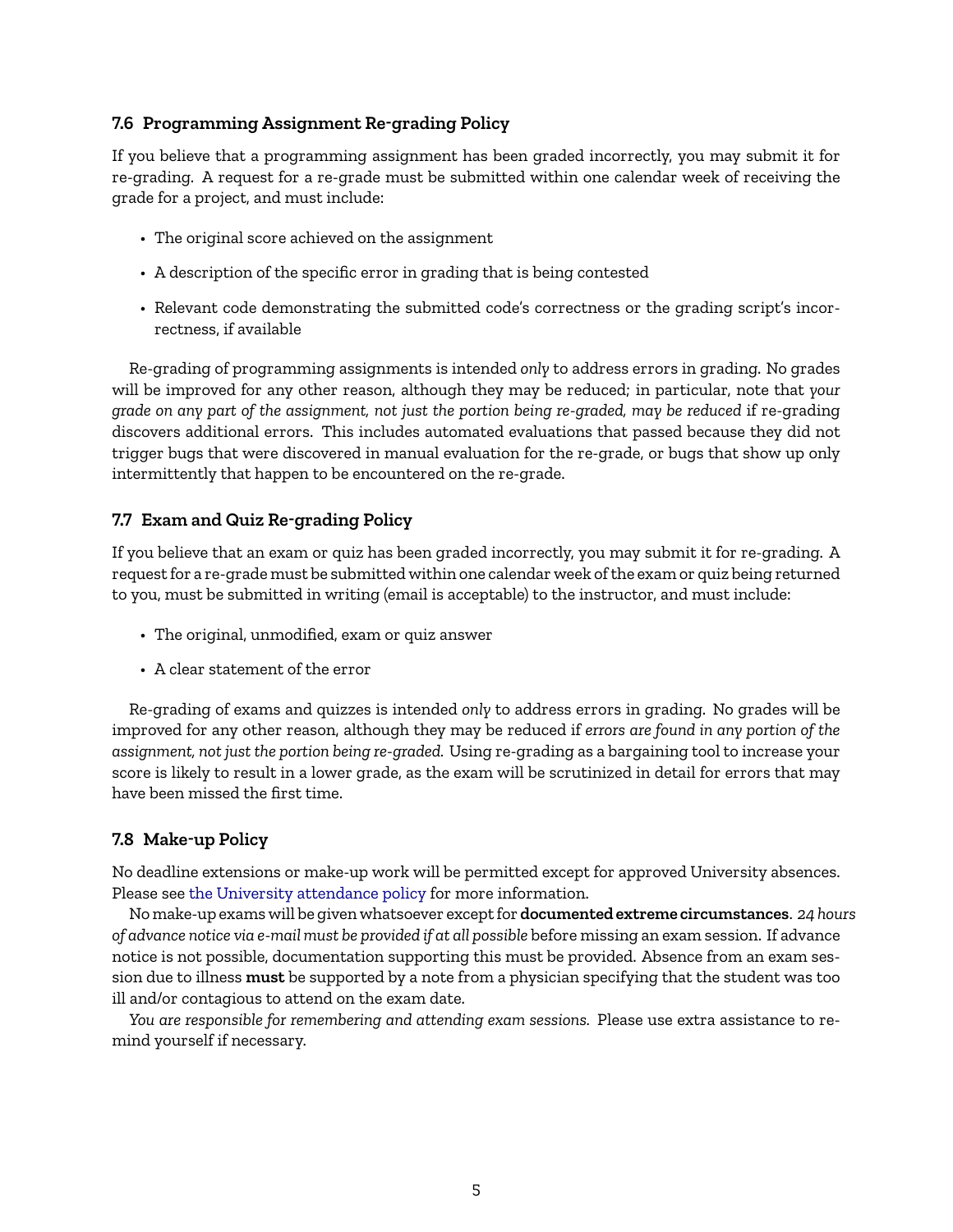# **8 Course Schedule**

The course schedule, including exam dates and times, is provided here for convenience. Note that course staff do not schedule many of the following items, including final exam time and location. *You are responsible for verifying your final exam time and location on HUB.* Inclement weather, local emergencies, unsafe building and/or campus environments, or other circumstances may cause the University to change this schedule. Course progress and pedagogical concerns may cause rescheduling of lectures, exams, and activities, or changes to required readings. You will be notified via Piazza or UB Email of changes within the control of course staff. Course staff will attempt to keep you appraised of changes outside of staff control, but you are responsible for monitoring University communications to this effect.

*You are responsible for monitoring any changes to this schedule, according to communications from course staff or the University. Failure to be aware of schedule changes is not sufficient reason for extended deadlines, make-up exams, or other accommodations.*

| Date       | Description        |
|------------|--------------------|
| 2021-02-01 | First Day of Class |
| 2021-03-24 | Midterm Exam       |
| 2021-05-07 | Last Day of Class  |
| 2021-05-14 | Final Examination  |

The following schedule of topics is a draft, and is subject to change.

| Week       | Topic                                    |
|------------|------------------------------------------|
| 2021-02-01 | Introduction / Internetworking           |
| 2021-02-08 | The Go Programming Language              |
| 2021-02-15 | Failures, Time, and Global States        |
| 2021-02-22 | Multicast                                |
| 2021-03-01 | Gossip and Peer-to-Peer Systems          |
| 2021-03-08 | <b>P2P</b> Applications                  |
| 2021-03-15 | Consensus                                |
| 2021-03-22 | Concurrency Control                      |
| 2021-03-29 | Consistency                              |
| 2021-04-05 | Distributed Naming, RPC, and Distributed |
|            | Filesystems                              |
| 2021-04-12 | Distributed Applications                 |
| 2021-04-19 | Distributed Applications                 |
| 2021-04-26 | Security Considerations                  |
| 2021-05-03 | <b>Advanced Topics</b>                   |

## <span id="page-5-0"></span>**9 Grading Policy**

No "I" (Incomplete) grades will be given for this course except for **documented extreme circumstances** or situations required by University policy. *Failure to complete work on time does not constitute an extreme circumstance.*

Grades will not be changed at the end of the semester for any reason other than a documented error in grading according to the policies outlined in Section [7.6](#page-4-0) and Section [7.7.](#page-4-1) No grade negotia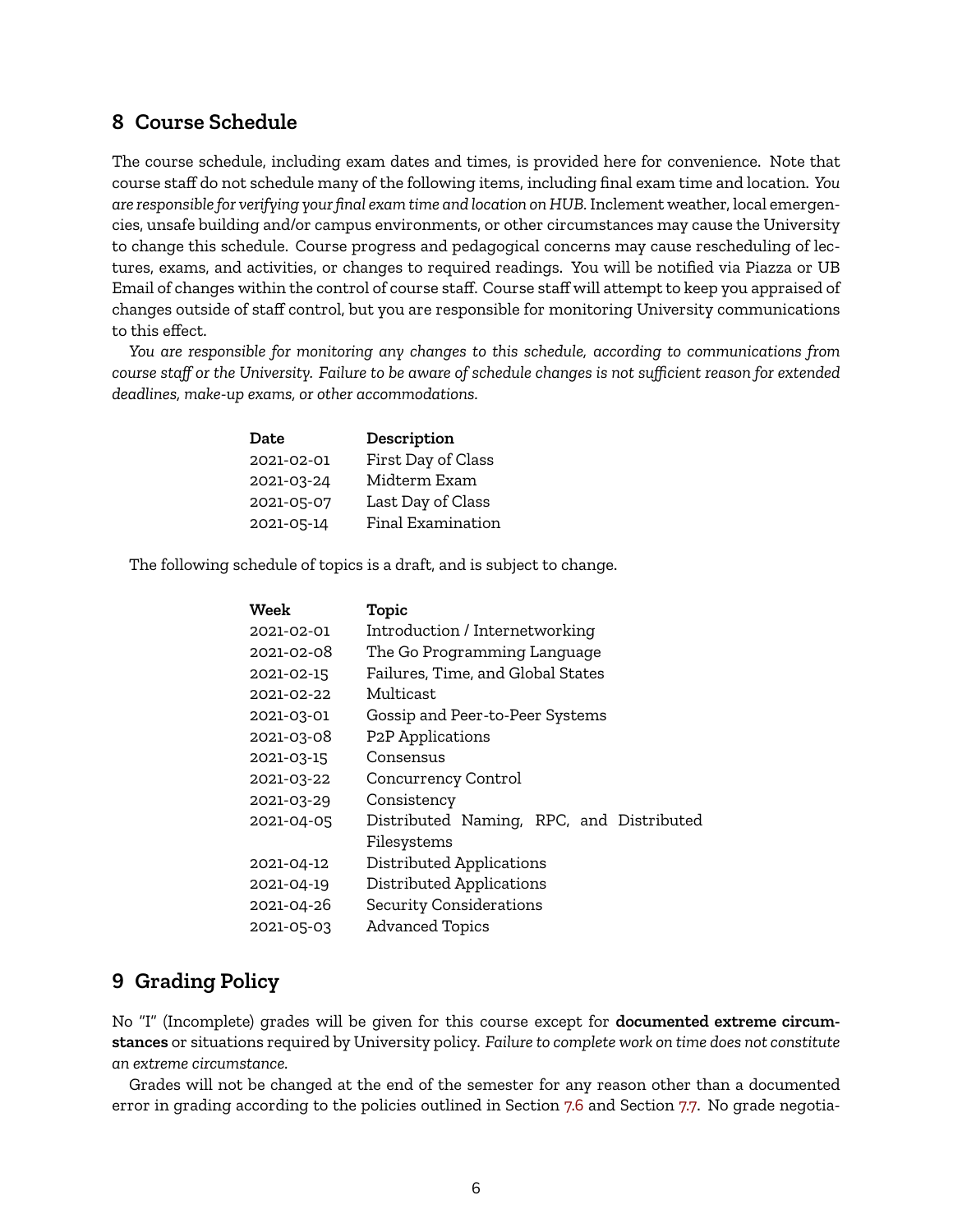tion will be permitted. In particular, no grades will be changed to preserve scholarships, fellowships, University positions, immigration status, internship or job offers, or any other outside factor. Grades reflect student performance and mastery of course material.

The credit breakdown for the course will be as follows:

| <b>Course Requirement</b>                 | <b>Course Grade</b> | Percent |
|-------------------------------------------|---------------------|---------|
| Less than 100% on Academic Integrity quiz | F                   | N/A     |
| Programming Assignment 0                  |                     | 5%      |
| Programming Assignment 1                  |                     | 10%     |
| Programming Assignment 2                  |                     | 10%     |
| Programming Assignment 3                  |                     | 10%     |
| Programming Assignment 4                  |                     | 15%     |
| Midterm Exam                              |                     | 20%     |
| Final Exam                                |                     | 30%     |
|                                           |                     |         |

At the instructor's discretion, up to 10% of the course grade may be removed from the percentage allotted to the final and midterm (in any proportion) and allocated to quizzes.

Failure to submit the Academic Integrity quiz with complete correctness (100% credit) will result in failure of the course. You may submit both of these assignments as many times as required to achieve complete correctness.

Final grades will be assigned from the above percentages as follows, although individual component scores may be adjusted or a curve of the instructor's choice may be applied if the instructor deems it warranted. Lower percentages are inclusive, upper percentages (excepting 100%) are not; that is, a 90.0% would be an A-, not a B+.

| A 95-+ %  | C+ 77-80% |
|-----------|-----------|
| A- 90-95% | C 73-77%  |
| B+ 87-90% | C- 70-73% |
| B 83-87%  | D+ 67-70% |
| B- 80-83% | D 63-67%  |
|           | F 0-63%   |

# **10 Classroom Expectations**

Students are expected to behave in a way that is respectful to their fellow students and the course staff. The University at Buffalo has a [list of behavioral expectations](https://catalog.buffalo.edu/policies/obstruction.html) that includes:

- Attending lectures and paying attention. Students should not ask an instructor in class to go over material they missed by skipping a class or not concentrating. If lectures are watched asynchronously, students should watch them on the day they are given or as close as reasonably possible.
- Showing respect and concern for others by not monopolizing class discussion. Students must allow others time to give their input and ask questions. Students should not stray from the topic of class discussion.
- Focusing on class material during class time. Sleeping, talking to others, doing work for another class, reading the newspaper, checking email, watching videos, and exploring the Internet are discouraged. Even though you are not in the physical classroom, your class deserves your attention.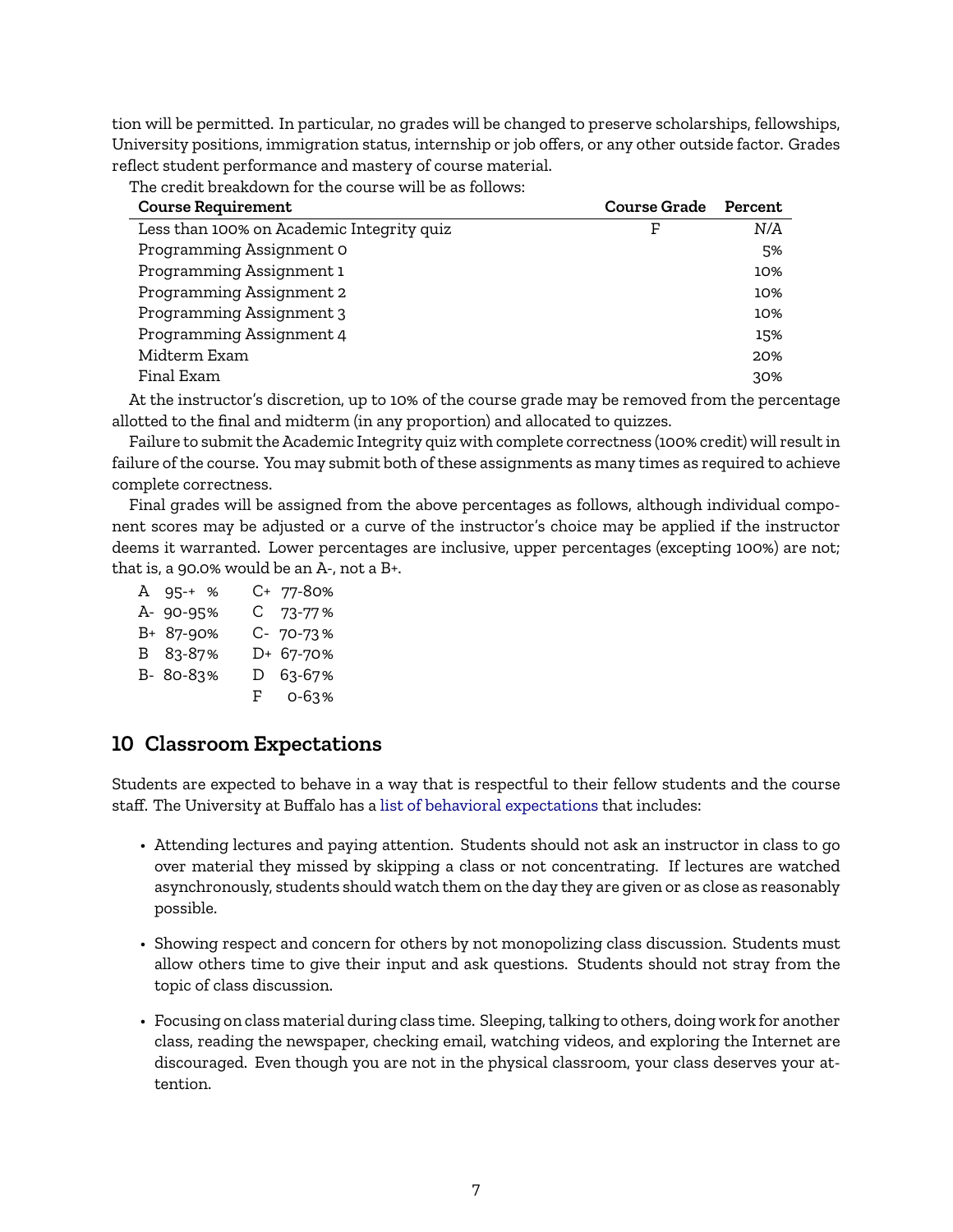# **11 Academic Integrity**

Students will abide by the [CSE Academic Integrity Policy,](https://engineering.buffalo.edu/computer-science-engineering/information-for-students/policies/academic-integrity.html) the [University Academic Integrity Policy,](https://catalog.buffalo.edu/policies/integrity.html) and the Undergraduate or Graduate amendments thereof, as appropriate.

The Academic Integrity policy for this course, and my other courses, can be found [on my web site,](https://cse.buffalo.edu/~eblanton/policy/academic_integrity/) under Policies. You should read it for additional information and clarifications not found here.

All resources used in completing assignments for this class *must be given appropriate attribution*, and the *only resources allowed for the completion of programming assignments, quizzes, or exams without specific permission* are as follows.

- Lecture material from this course
- Required or recommended readings from lecture material
- The Go programming language documentation on <https://golang.org/>

In particular, Stack Exchange, code from other students in the course or students who have completed this course or related courses at other universities in previous semesters, GitHub repositories, code or algorithms from other web sites or books, and other resources are not allowed without explicit permission from the instructor.

If there is any question about whether a resource is acceptable for use in completing a course assignment, students are encouraged to ask the instructor or a TA *before* making use of it. Asking about a resource is **not** a violation of academic integrity, even if the resource is not allowed for the course.

Quizzes and exams may have further restrictions on allowable resources; for example, a student's own work from previous assignments may not be an allowable resource on an exam.

Violation of these policies will result in a failing grade for the course and referral upward for additional sanctions according to University policy.

Sharing of course materials *after* completing this course is also a violation of the academic integrity policy for this course.

#### **11.1 Sharing Course Materials After Completion**

Materials used in this course, including project handouts *and your own project implementation* remain a part of this course after you complete it. Sharing those materials after completing this course may still constitute an academic integrity violation. Academic integrity proceedings may be started **even after you have passed this course**.

In particular, be aware that if you post your course project materials in a public place after completing the course, **you may be subject to academic integrity proceedings**. This can result in a **retroactive failure** in this course.

#### **11.2 Academic Integrity Amnesty**

A student who has committed a violation of this academic integrity policy may receive limited amnesty for the violation by *notifying me, in writing,* of the violation **before I have begun to assess the violating assignment**. This notification must include the student's name, person number, UBITname, and state the assignment in question and the nature of the violation. Upon submitting such a statement, the student will receive no credit for the violating assignment, but *no further sanctions will be taken, and the violation will not be reported*. Once I have begun assessing the assignment in question, no such statements will be permitted. Since it may not be obvious to students when assessment begins, such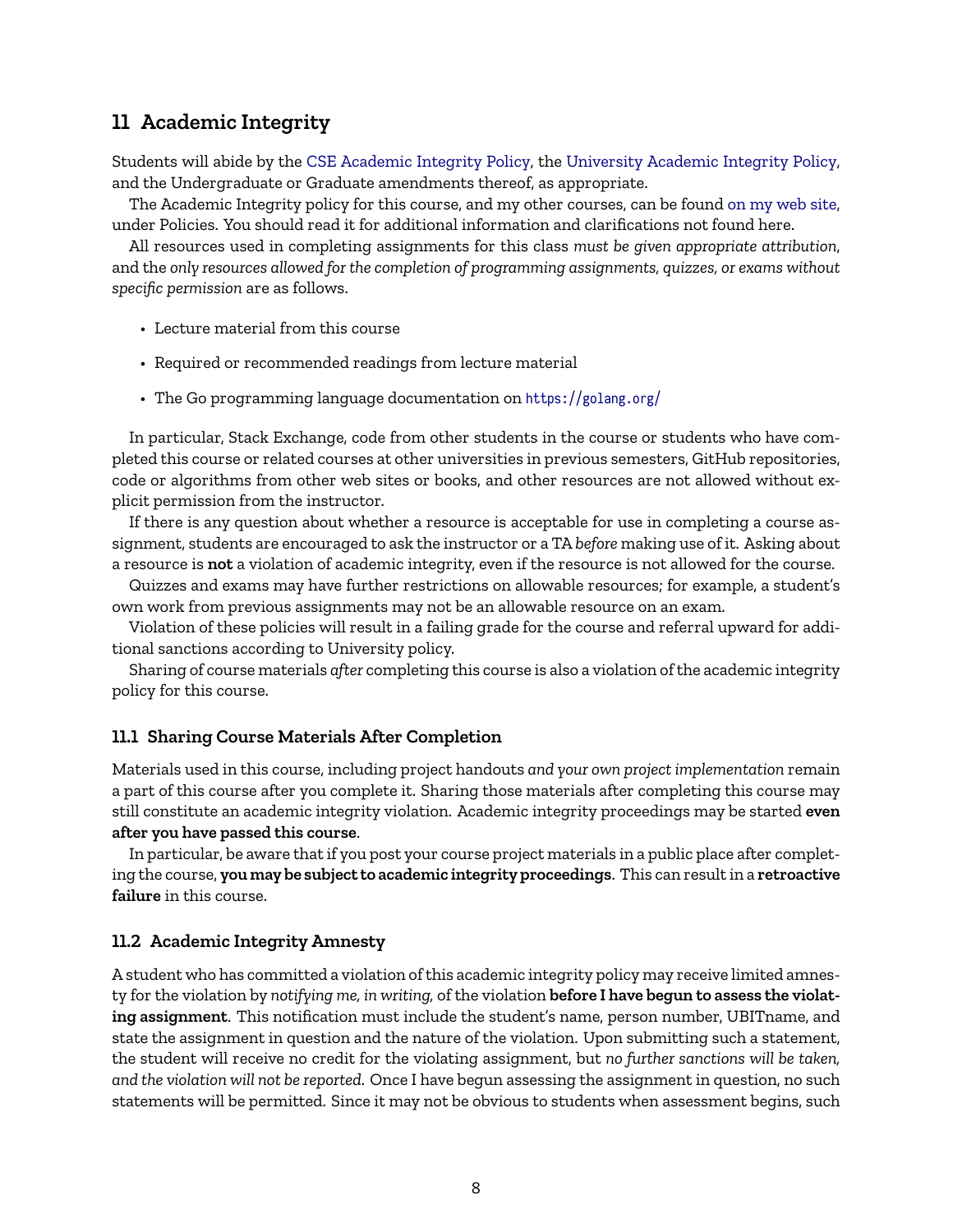statements should be submitted as soon as possible after the violation occurs. While assessment may begin at any time, in general I will not look at student submissions until a project deadline has passed.

See my online Academic Integrity Policy for an example scenario and more information.

# **12 Program Outcomes and Competencies**

This course is included as an elective in both the BS Computer Engineering program, accredited by the Engineering Accreditation Commission (EAC) of ABET, and the BS Computer Science program, accredited by the Computing Accreditation Commission (CAC) of ABET.

The course introduces students to the following CAC student outcomes, for which graduating students must demonstrate:

- (CAC-1) Analyze a complex computing problem and apply principles of computing and other relevant disciplines to identify solutions.
- (CAC-2) Design, implement, and evaluate a computing-based solution to meet a given set of computing requirements in the context of the program's discipline.
- (CAC-6) Apply computer science theory and software development fundamentals to produce computing-based solutions.

The course introduces students to the following EAC student outcomes, for which graduating students must demonstrate:

- (EAC-1) an ability to identify, formulate, and solve complex engineering problems by applying principles of engineering, science, and mathematics
- (EAC-7) an ability to acquire and apply new knowledge as needed, using appropriate learning strategies

|  |  | CAC $1  $ CAC $2  $ CAC $6  $ EAC $1  $ EAC $7  $ Assessment Types |
|--|--|--------------------------------------------------------------------|
|  |  | Programming Assignments                                            |
|  |  | Exams                                                              |

# **13 Accessibility Resources**

From the UB Reasonable Accomodation Policy:

The University at Buffalo is committed to providing equal access to individuals with disabilities, including physical access to programs and reasonable accommodations for members of the university community.

The [UB Accessibility Resources Office](http://www.buffalo.edu/studentlife/who-we-are/departments/accessibility.html) provides assistance for students who require reasonable accommodations due to disability. They may be found at 60 Capen Hall or contacted by phone at 716-645-2608. Students must register with their office to receive accommodations for physical or learning disabilities.